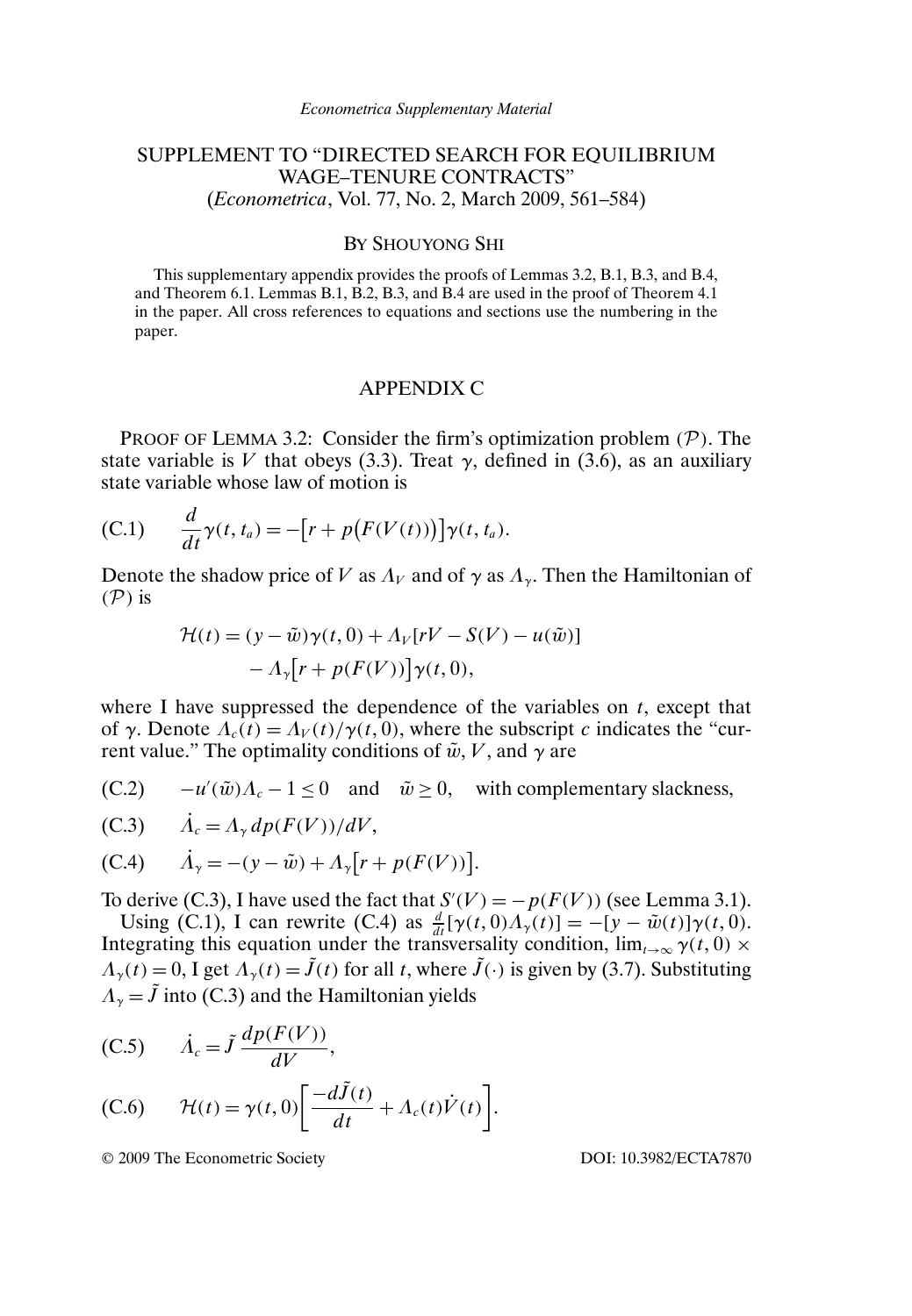Because  $p(F(V))$  strictly decreases in V for all  $t < \infty$ ,  $\dot{A}_c(t) < 0$  for all  $t < \infty$ .

Define  $t_0$  by  $A_c(t_0) = 0$ . There is at most one such  $t_0$ , because  $\dot{A}_c < 0$ . Moreover,  $\Lambda_c(t) > 0$  for all  $t < t_0$  and  $\Lambda_c(t) < 0$  for all  $t > t_0$ . For all  $t \leq t_0$ ,  $-u'(\tilde{w}(t))\Lambda_c(t) \leq 0$ , in which case (C.2) implies  $\tilde{w}(t) = 0$ . For all  $t > t_0$ , the assumption  $u'(0) = \infty$  ensures  $\tilde{w}(t) > 0$ : if  $\tilde{w}(t) = 0$ , then  $-u'(\tilde{w}(t))\Lambda_c(t) - 1 =$  $\infty$  > 0, which contradicts (C.2).

The remainder of the proof establishes a sequence of results. First,  $d\tilde{w}(t)$  $dt > 0$  for all  $t > t_0$ . Suppose, to the contrary, that  $d\tilde{w}(t)/dt \leq 0$  at  $t = t_1$  for some  $t_1 \in (t_0, \infty)$ . Because  $A_c < 0$ , then

$$
\frac{d}{dt}\Big[-u'(\tilde{w}(t))\Lambda_c(t)\Big] > -u''(\tilde{w}(t))\Lambda_c(t)\frac{d\tilde{w}(t)}{dt}, \quad \text{all } t < \infty.
$$

Because  $d\tilde{w}(t)/dt \le 0$  at  $t = t_1$  and  $\Lambda_c(t) < 0$  for  $t > t_0$ , the derivative above on the right-hand side is strictly positive for t near  $t_1$ . As a result, there exists  $\varepsilon > 0$ such that  $-u'(\tilde{w}(t))\Lambda_c(t) > -u'(\tilde{w}(t_1))\Lambda_c(t_1) = 1$  for  $t \in (t_1, t_1 + \varepsilon]$ , where the equality follows from (C.2) and  $\tilde{w}(t_1) > 0$ . This result contradicts (C.2). Thus, I have shown that the wage path has the form

(C.7) 
$$
\tilde{w}(t) = 0
$$
, for  $t < t_0$ ;  
\n $\tilde{w}(t) > 0$  and  $d\tilde{w}(t)/dt > 0$ , for  $t \in (t_0, \infty)$ .

Because  $\tilde{w}(t)$  is bounded for all t and increasing, then  $\tilde{w}(t) \nearrow \bar{w}$  as  $t \to \infty$ .

Second,  $H(t) = 0$  for all t. Differentiating (C.6) with respect to t and substituting (C.5) yields

$$
\frac{d\mathcal{H}(t)}{dt} = -\gamma(t,0)[1+u'(\tilde{w}(t))\Lambda_c(t)]\frac{d\tilde{w}(t)}{dt} = 0,
$$

where the second equality uses the results that  $d\tilde{w}(t)/dt = 0$  for  $t < t_0$ , and  $1 + u'(\tilde{w}(t))\Lambda_c(t) = 0$  for  $t \ge t_0$ . Because  $\lim_{t \to \infty} \mathcal{H}(t) = 0$ , then  $\mathcal{H}(t) = 0$  for all  $t$ , which can be rewritten as

(C.8) 
$$
d\tilde{J}(t)/dt = \Lambda_c(t)\dot{V}(t)
$$
, all t.

Third,  $\dot{V}(t) > 0$  for all  $t < \infty$ , and  $\tilde{J}(t)$  is maximized at  $t = t_0$ . Suppose, to the contrary, that  $\dot{V}(t_1) \leq 0$  for some  $t_1 < \infty$ . If  $t_1 > t_0$ , then  $d\tilde{w}(t)/\tilde{dt} > 0$  for all  $t \in [t_1, \infty)$  (see (C.7)). Differentiating (3.3) yields

$$
\frac{d\dot{V}(t)}{dt} = \Big[r + p\big(F(V(t))\big)\Big]\dot{V}(t) - u'(\tilde{w}(t))\frac{d\tilde{w}(t)}{dt}.
$$

 $\dot{V}(t_1) \leq 0$  implies  $d\dot{V}(t)/dt < 0$  at  $t = t_1$ . By induction,  $d\dot{V}(t)/dt < 0$  for all  $t \in [t_1,\infty)$ . Thus,  $V(t)$  strictly decreases toward  $\overline{V}$  as t increases from  $t_1$  to  $\infty$ ,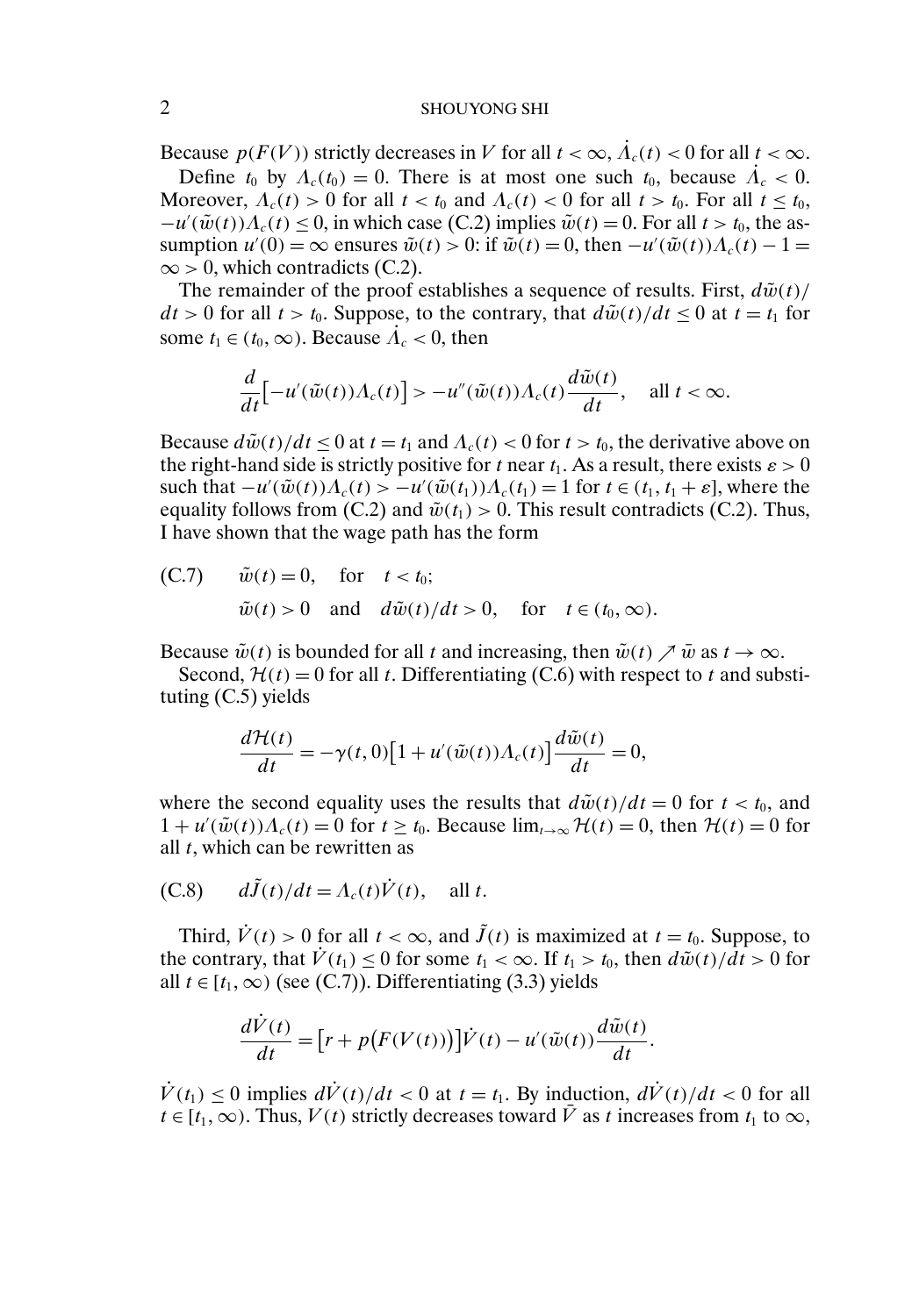contradicting the fact that  $V(t) \leq \bar{V}$  for all  $t < \infty$ . If  $t_1 \leq t_0$ , then  $\tilde{w}(t_1) = 0$  by (C.7), and so (3.3) implies  $rV(t_1) - S(V(t_1)) \le u(0)$ . This result and (3.4) yield

$$
rV_u - S(V_u) - u(b) - [rV(t_1) - S(V(t_1))] + u(0) \ge 0.
$$

Because  $S'(V) < 0$ , the left-hand side of the equation is strictly decreasing in  $V(t_1)$ . Because the left-hand side is negative at  $V(t_1) = V_u$ , then  $V(t_1) < V_u$ . In this case, the worker will quit into unemployment, which will be suboptimal to the firm—a contradiction.

Recall that  $\Lambda_c(t) > 0$  for all  $t < t_0$  and  $\Lambda_c(t) < 0$  for all  $t > t_0$ . Equation (C.8) and  $\dot{V} > 0$  imply that  $d\tilde{J}(t)/dt > 0$  for all  $t < t_0$  and  $d\tilde{J}(t)/dt < 0$  for all  $t > t_0$ . That is,  $\tilde{J}(t)$  is maximized at  $t = t_0$ .

Fourth,  $t_0 \leq 0$ ; thus,  $\tilde{w}(t) > 0$  for all  $t > 0$  and  $\frac{d\tilde{w}(t)}{dt} > 0$  for all  $t < \infty$ (see (C.7)). Suppose  $t_0 > 0$ , to the contrary. Then  $\tilde{J}(t_0) > \tilde{J}(0)$  by the previous result. Let  $\{\tilde{w}(t)\}_{t=0}^{\infty}$  be the optimal contract that generates  $\tilde{J}(0)$  to the firm. Consider an alternative contract  $\{\hat{w}(t)\}_{t=0}^{\infty}$ , where  $\hat{w}(t) = \tilde{w}(t + t_0)$  for all t. This alternative contract is feasible and generates a higher value to the firm,  $J(t_0)$ , than the optimal contract—a contradiction.

Finally, (3.9) and (3.10) hold. Because  $\tilde{w}(t) > 0$  for all t, then  $\Lambda_c(t) =$  $-1/u'(\tilde{w}(t))$  for all t. Differentiating this equation with respect to t and substituting (C.5), I get (3.9). Substituting  $\Lambda_c$  into (C.8) yields (3.10). Because  $\dot{V}(t) > 0$  and  $\tilde{w}(t) > 0$  for all  $t < \infty$ , then  $d\tilde{J}(t)/dt < 0$  for all  $t < \infty$ . *Q.E.D.* 

PROOF OF LEMMA B.1: Let  $w \in \Omega$ . Part (i) of the lemma was established in the analysis immediately following (4.8). It is easy to verify from (4.3) that  $J_w(V)$  is strictly decreasing and continuously differentiable, with  $J'_w(V) = -1/u'(w(V)) < 0$ . Since  $w(V)$  is increasing, then  $J'_w(V)$  is decreasing, and so  $J_w(V)$  is (weakly) concave. Because  $q_w(V) = k/J_w(V)$  and  $p_w(V) =$  $M(q_w(V))$ , I have

$$
p'_{w}(V) = \frac{M'(q_w(V))[q_w(V)]^2}{u'(w(V))k} < 0,
$$

where  $M'(q) < 0$  by Assumption 1. This shows that  $p_w(V)$  is strictly decreasing and continuously differentiable. Moreover, parts (iii) and (iv) of Assumption 1 imply that  $[M'(q)q^2]$  is decreasing in q. Because  $q_w(V)$  is increasing in V,  $M'(q_w(V))[q_w(V)]^2$  is decreasing in V. Because  $1/u'(w(V))$  is increasing in V and  $M' < 0$ , then  $p'_{w}(V)$  is decreasing. That is,  $p_{w}(V)$  is (weakly) concave, and so part (ii) of the lemma holds.

If  $w \in \Omega'$ , that is, if  $w(V)$  is strictly increasing for all  $V < \bar{V}$ , then it is straightforward to strengthen the argument for part (ii) to show that  $J_w(V)$  and  $p_w(V)$ are strictly concave, as stated in part (iii). *Q.E.D.*

PROOF OF LEMMA B.2: To prove part (i) of the lemma, pick two arbitrary functions  $w_1, w_2 \in \Omega$ , with  $w_2(V) \ge w_1(V)$  for all V. Simplify the notation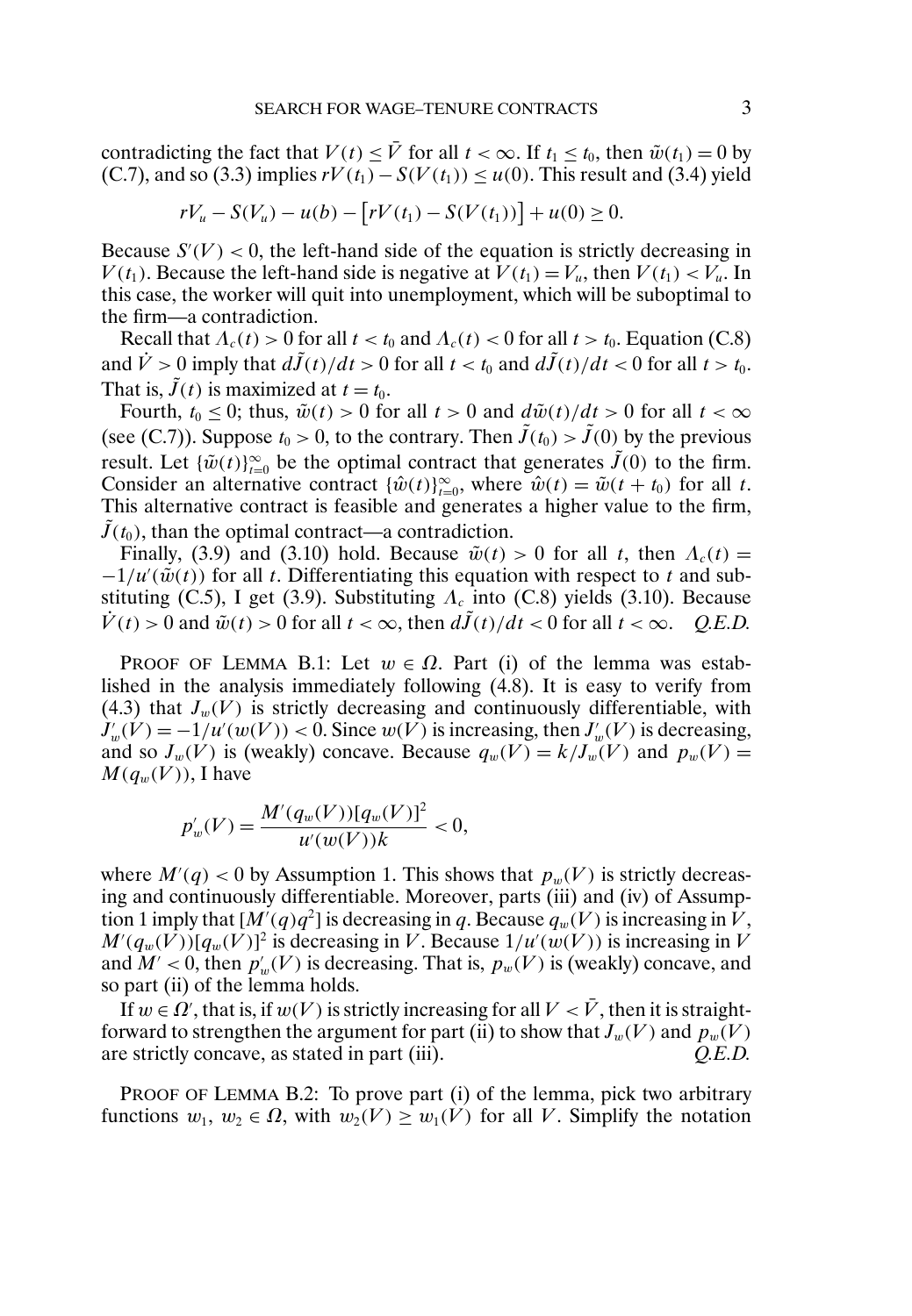#### 4 SHOUYONG SHI

 $J_{w_i}$  to  $J_i$ ,  $F_{w_i}$  to  $F_i$ , and  $p_{w_i}$  to  $p_i$ , where  $i = 1, 2$ . Because  $w_2(V) \ge w_1(V)$  for all V, (4.3) implies  $J_2(V) \geq J_1(V)$ , and the assumption  $M' < 0$  implies  $p_2(V) \geq$  $p_1(V)$  for all V. Suppose, contrary to part (i) of the lemma, that  $p_1(F_1(V))$  >  $p_2(F_2(V))$  for some V. Let  $q_i = k/J_i(F_i(V)), i = 1, 2$ . Because  $p_i(F_i(V)) =$  $M(q_i)$  and  $M(q)$  is strictly decreasing in q, the supposition implies  $q_1 < q_2$  and, hence,  $J_1(F_1(\tilde{V})) > J_2(F_2(V))$ . Monotonicity of  $\tilde{J}_w$  in w implies  $\tilde{J}_2(F_2(V)) \ge$  $J_1(F_2(V))$ . In this case,  $J_1(F_1(V)) > J_1(F_2(V))$  and so  $F_1(V) < F_2(V)$ . With these results, I can derive

$$
0 < p_1(F_1(V)) - p_2(F_2(V))
$$
\n
$$
= p_2'(F_2(V))[F_2(V) - V] - p_1'(F_1(V))[F_1(V) - V]
$$
\n
$$
= [p_2'(F_2(V)) - p_1'(F_1(V))] [F_1(V) - V]
$$
\n
$$
= \frac{F_1(V) - V}{k} \left[ \frac{M'(q_2)(q_2)^2}{u'(w_2(F_2(V)))} - \frac{M'(q_1)(q_1)^2}{u'(w_1(F_1(V)))} \right]
$$
\n
$$
\leq \frac{F_1(V) - V}{u'(w_1(F_1(V)))k} [M'(q_2)(q_2)^2 - M'(q_1)(q_1)^2].
$$

The first inequality comes from the supposition, the first equality comes from (3.2), the second inequality comes from  $F_2(V) > F_1(V)$  and  $p'_2(F_2) < 0$ , the second equality comes from computing  $p_i(F_i)$ , and the last inequality comes from  $M'(q_2) < 0$  and  $w_2(F_2(V)) \ge w_1(F_2(V)) \ge w_1(F_1(V))$ . Parts (iii) and (iv) of Assumption 1 imply that  $M'(q)q^2$  is decreasing in q. Because  $q_2 > q_1$ , as shown above, the expression in the last line above is nonpositive—a contradiction.

To prove part (ii) of the lemma, let  $w \in \Omega$ , and  $V_2 \geq V_1$ . Note that  $w(V_2) \geq$  $w(V_1)$ , because  $w \in \Omega$ . Moreover, because  $[rV - S_w(V)]$  is strictly increasing in V,  $rV_2 - S_w(V_2) \geq rV_1 - S_w(V_1)$ . Hence, the following inequality holds:

$$
\Delta \leq \Delta_1 \equiv \frac{1}{u'(w(V_1))} \left[ \begin{array}{c} \max\{0, rV_1 - S_w(V_1) - u(w(V_1))\} \\ -\max\{0, rV_1 - S_w(V_1) - u(w(V_2))\} \end{array} \right]
$$

 $\ddot{\phantom{0}}$ 

Consider all possible cases: (a)  $rV_1 - S_w(V_1) \geq u(w(V_2))$ , (b)  $rV_1 - S_w(V_1) \leq$  $u(w(V_1))$ , and (c)  $u(w(V_1)) < rV_1 - S_w(V_1) < u(w(V_2))$ . In each case, it can be verified that

$$
\Delta_1 \leq \frac{u(w(V_2)) - u(w(V_1))}{u'(w(V_1))}.
$$

Thus, the first inequality in (B.1) holds.

To establish the second inequality in (B.1), I first show that

$$
\max\{0, rV_2 - S_w(V_2) - u(w(V_2))\}
$$
  
\$\leq \frac{u'(w(V\_2))}{u'(w(V\_1))} \max\{0, rV\_2 - S\_w(V\_2) - u(w(V\_1))\}.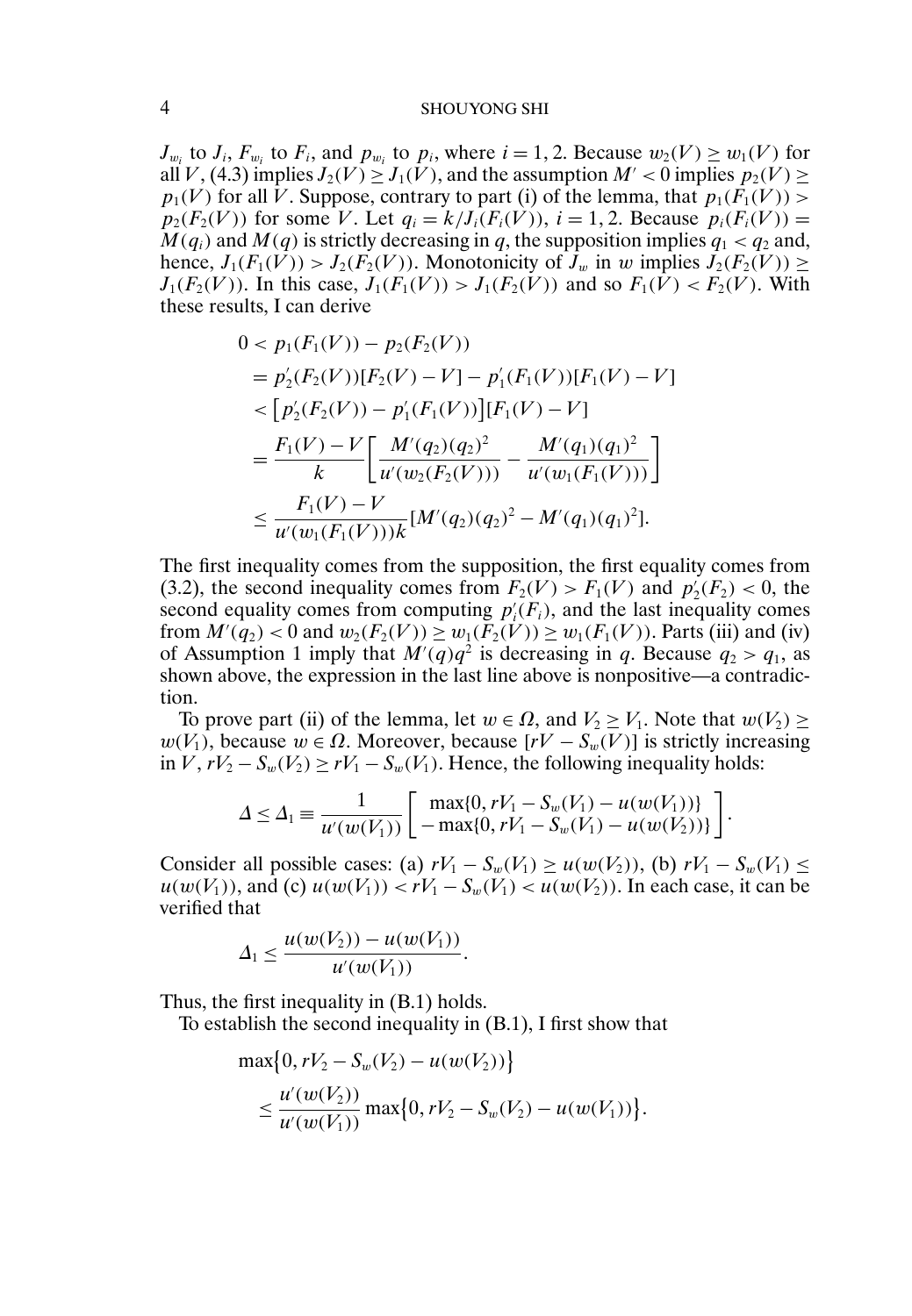This inequality is evident when  $rV_2 - S_w(V_2) \leq u(w(V_2))$ , because the left-hand side is 0 in that case. If  $rV_2 - S_w(V_2) > u(w(V_2))$ , the above inequality becomes

$$
\frac{rV_2-S_w(V_2)-u(w(V_2))}{u'(w(V_2))}\leq \frac{rV_2-S_w(V_2)-u(w(V_1))}{u'(w(V_1))}.
$$

Because  $[rV - S_w(V)]$  is strictly increasing in V,  $rV_2 - S_w(V_2) \leq r\bar{V} - S_w(\bar{V}) =$  $u(\bar{w})$ . In this case, (4.11) implies that  $[rV - S_w(V) - u(w)]/u'(w)$  is decreasing in w for any given V and  $S_w(V)$ . Since  $w(V_2) > w(V_1)$ , the above inequality holds.

Using the above result, I obtain

$$
\Delta \ge \frac{1}{u'(w(V_1))} \left[ \begin{array}{c} \max\{0, rV_1 - S_w(V_1) - u(w(V_1))\} \\ -\max\{0, rV_2 - S_w(V_2) - u(w(V_1))\} \end{array} \right]
$$

Consider all of the possible cases: (a)  $u(w(V_1)) \ge rV_2 - S_w(V_2)$ , (b)  $u(w(V_1)) \le$  $rV_1 - S_w(V_1)$ , and (c)  $rV_1 - S_w(V_1) < u(w(V_1)) < rV_2 - S_w(V_2)$ . In each case, it is straightforward to deduce the second inequality in (B.1) from the above relation. *Q.E.D.*

PROOF OF LEMMA B.3: Let  $w \in \Omega$ , and consider the function  $\psi w(V)$ . With Lemma B.1,  $\psi w(V)$  is a continuous and bounded function of V. Next, I prove that  $\psi w(V)$  is an increasing function. To do so, let  $V_1$  and  $V_2$  be arbitrary values in  $[V, \bar{V}]$ , with  $V_2 \geq V_1$ . Simplify the notation  $f(V_i)$  to  $f_i$ , where f includes the functions w,  $J_w$ ,  $F_w$ ,  $S_w$ , and  $\psi w$ . I show that  $\psi w_2 \ge \psi w_1$ . To do so, use the second inequality in (B.1) to obtain

$$
\psi w_2 - \psi w_1 \ge [r + p_w(F_{w1})]J_{w1} - [r + p_w(F_{w2})]J_{w2}
$$
  
+ 
$$
[rV_1 - S_{w1} - (rV_2 - S_{w2})]/u'(w_1)
$$
  
= 
$$
[r + p_w(F_{w1})](J_{w1} - J_{w2}) + J_{w2}[p_w(F_{w1}) - p_w(F_{w2})]
$$
  
+ 
$$
[rV_1 - S_{w1} - (rV_2 - S_{w2})]/u'(w_1).
$$

Because  $[rV - S_w(V)]' = r + p_w(F_w)$  and  $[r\bar{V} - S_w(\bar{V})] = u(\bar{w})$ , then

$$
rV - S_w(V) = u(\bar{w}) - \int_V^{\bar{V}} \left[r + p_w(F_w(z))\right] dz.
$$

Using this result and expressing  $J_w(V)$  as in (4.3), I get

(C.9) 
$$
[r + p_w(F_{w1})](J_{w1} - J_{w2}) + [rV_1 - S_{w1} - (rV_2 - S_{w2})]/u'(w_1)
$$

$$
= \int_{V_1}^{V_2} \left[ \frac{r + p_w(F_{w1})}{u'(w(z))} - \frac{r + p_w(F_w(z))}{u'(w_1)} \right] dz \ge 0.
$$

.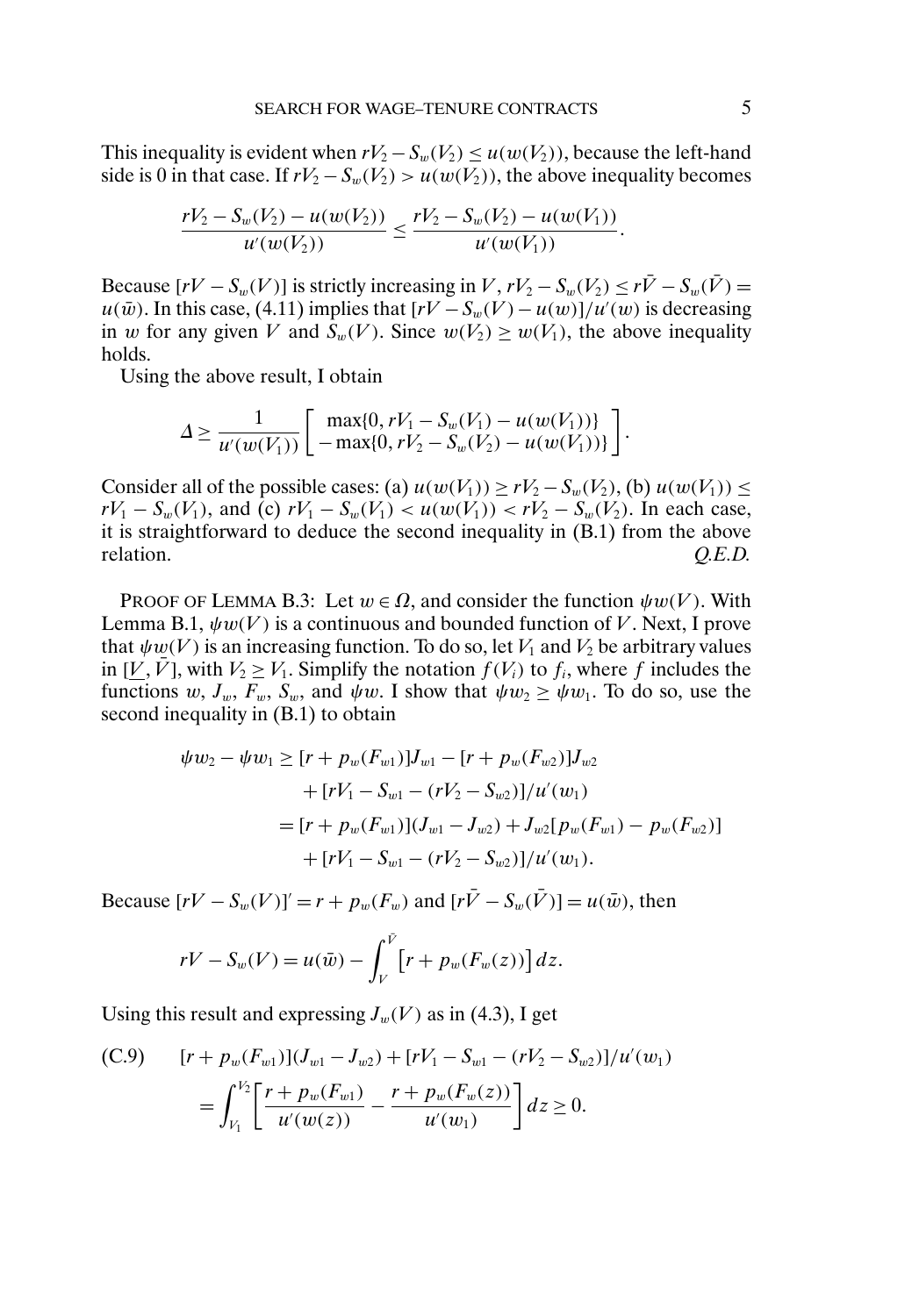The inequality follows from  $p_w(F_{w1}) \ge p_w(F_w(z))$  and  $u'(w(z)) \le u'(w_1)$  for all  $z \in [V_1, V_2]$ . Because  $p_w(F)$  is a decreasing function of F, I have established

(C.10) 
$$
\psi w_2 - \psi w_1 \geq J_{w2}[p_w(F_{w1}) - p_w(F_{w2})] \geq 0.
$$

Now I verify  $\psi w(V) \in [w, \bar{w}]$  for all V, with  $\psi w(\bar{V}) = \bar{w}$ . Because  $w(\bar{V}) =$  $\bar{w}$ ,  $J_w(\bar{V}) = k/\bar{q}$ , and  $p_w(\bar{\bar{V}}) = 0$ , it is clear that  $\psi w(\bar{V}) = \bar{w}$ . Since  $\psi w(V)$  is increasing,  $\psi w(V) \leq \psi w(\overline{V}) = \overline{w}$  for all V. Similarly,  $\psi w(V) \geq w$  for all V if and only if  $\psi w(V) > w$ . To establish the latter inequality, note that  $w(V) > w$ , because  $w \in \Omega$ . Using (4.11) and the fact that  $rV = u(b)$ , I have

$$
\frac{1}{u'(w(\underline{V}))}\big[r\underline{V} - S_w(\underline{V}) - u(w(\underline{V}))\big] \le \frac{1}{u'(\underline{w})}[u(b) - S_w(\underline{V}) - u(\underline{w})].
$$

The right-hand side of the inequality is nonnegative, because  $w$  is set to be small. Thus,

$$
\psi w(\underline{V}) \ge y - [r + p_w(F_w(\underline{V}))]J_w(\underline{V})
$$
  

$$
- \frac{1}{u'(\underline{w})}[u(b) - S_w(\underline{V}) - u(\underline{w})]
$$
  

$$
\ge y - [r + p_{\tilde{w}}(F_{\tilde{w}}(\underline{V}))]\bar{J} - \frac{1}{u'(\underline{w})}[u(b) - S_{\underline{w}}(\underline{V}) - u(\underline{w})].
$$

The first inequality comes from the preceding result. The second inequality uses part (i) of Lemma B.2, the upper bound on  $J$  (defined in (4.8)), and the fact that  $S_w(V)$  is increasing in w for any given V. With the above result, (4.10) implies  $\psi w(V) > w$ . Therefore,  $\psi$  maps functions in  $\Omega$  back into functions in Ω.

Finally, if  $V_2 > V_1$ , the inequalities in (C.9) and (C.10) are strict, because  $F_w(V)$  is strictly increasing and  $p_w(F_w(V))$  is strictly decreasing in V for all  $V < \bar{V}$  (see Lemma B.2). In this case,  $\psi w \in \Omega' \subset \Omega$ . This completes the proof of Lemma B.3. *Q.E.D.*

PROOF OF LEMMA B.4: I prove that the following inequality holds for all  $w_1, w_2 \in \Omega$ , and all V,

(C.11) 
$$
|\psi w_2(V) - \psi w_1(V)| \le A \|w_2 - w_1\|,
$$

where the norm is the sup norm and  $\vec{A}$  is a finite constant. Once this is done, Lipschitz continuity of  $\psi$  is evident from the inequality

$$
\|\psi w_2 - \psi w_1\| = \max_{V} |\psi w_2(V) - \psi w_1(V)| \le A \|w_2 - w_1\|.
$$

To show (C.11), take two arbitrary functions,  $w_1, w_2 \in \Omega$ , and fix V at an arbitrary value in [V,  $\bar{V}$ ]. Without loss of generality, assume  $\psi w_2(V) \geq \psi w_1(V)$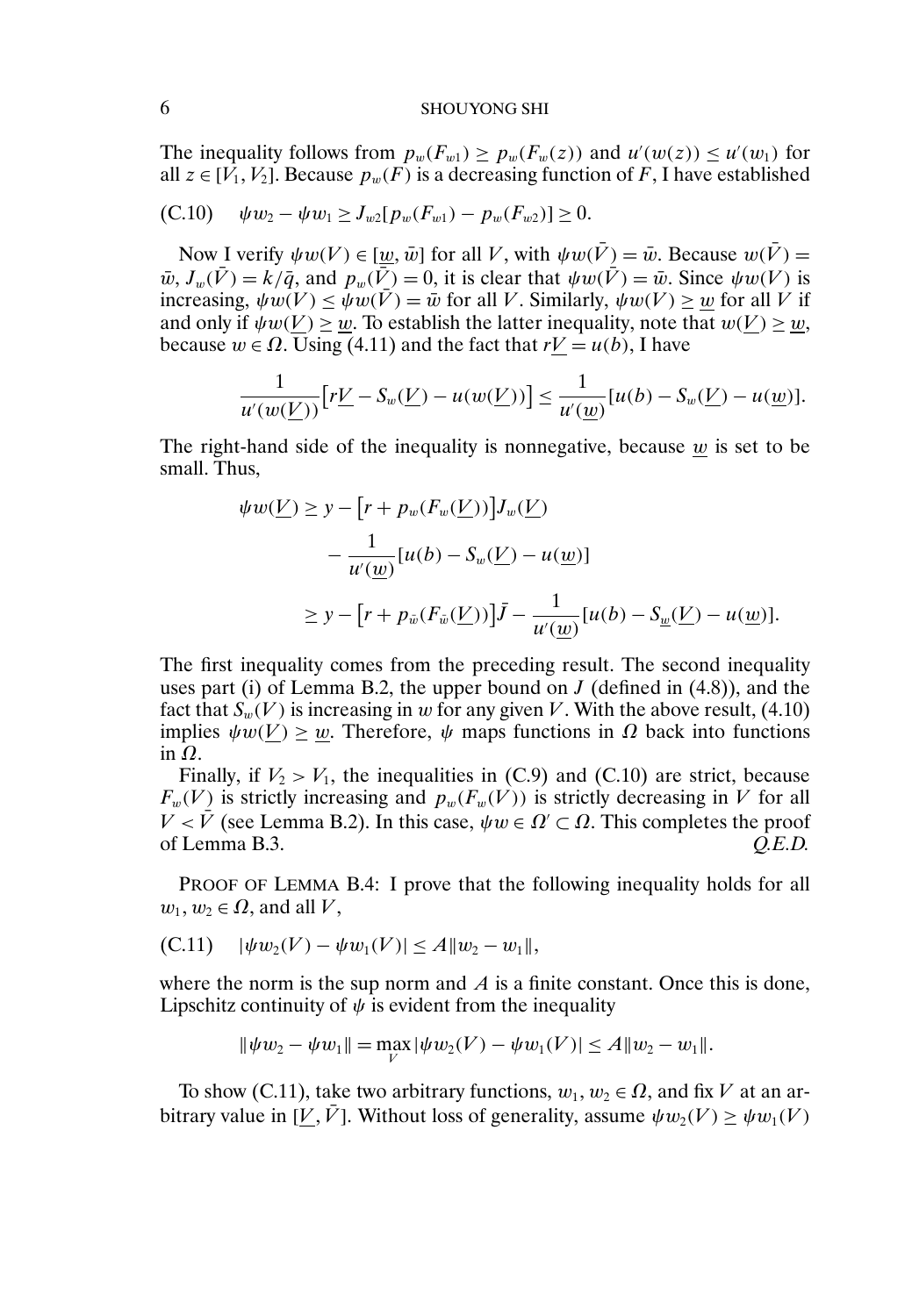for this given  $V$ . Since  $V$  is fixed, I suppress it from the functions if this does not cause confusion. Also, shorten the subscript  $w_i$  on J, p, F, and S to i, where  $i = 1, 2$ . I have

$$
0 \leq \psi w_2(V) - \psi w_1(V)
$$
  
=  $[r + p_1(F_1)](J_1 - J_2) + J_2[p_1(F_1) - p_2(F_2)] + \Delta_2$ ,

where

$$
\Delta_2 = \max\bigg\{0, \frac{rV - S_1 - u(w_1)}{u'(w_1)}\bigg\} - \max\bigg\{0, \frac{rV - S_2 - u(w_2)}{u'(w_2)}\bigg\}.
$$

To proceed, note that the following inequalities hold for all  $a_1$  and  $a_2$ :

$$
\max\{0, a_1\} - \max\{0, a_2\} \le \max\{0, a_1 - a_2\} \le |a_1 - a_2|.
$$

Using these results, it is easy to verify that

$$
\Delta_2 \leq \left| \frac{rV - S_1 - u(w_1)}{u'(w_1)} - \frac{rV - S_1 - u(w_2)}{u'(w_2)} \right| + \frac{|S_2 - S_1|}{u'(w_2)}.
$$

Denote the first term on the right-hand side above as  $\Delta_3$ . Define

(C.12) 
$$
\mu_1 = \min_{w \in [\underline{w}, \bar{w}]} |u''(w)|, \quad \mu_2 = \max_{w \in [\underline{w}, \bar{w}]} |u''(w)|,
$$

where  $\mu_1$  and  $\mu_2$  are positive and finite. Because (rV – S<sub>1</sub>) is strictly increasing in  $V, rV - S_1 \le u(\bar{w})$ . Also, concavity of u implies  $u(\bar{w}) \le u(w) + u'(w)(\bar{w}$  $w$ ). Then

(C.13) 
$$
\left|\frac{d}{dw}\left(\frac{rV-S_1-u(w)}{u'(w)}\right)\right|\leq 1+\frac{\mu_2}{u'(\bar{w})}(\bar{w}-\underline{w})\equiv A_1.
$$

Hence,

$$
\Delta_3 \leq A_1 |w_2 - w_1|, \quad \Delta_2 \leq A_1 |w_2 - w_1| + |S_2 - S_1| / u'(\bar{w}).
$$

Substituting these results into the earlier expression for  $[\psi w_2(V) - \psi w_1(V)]$ and using the bounds in (4.8), I obtain

(C.14) 
$$
0 \leq \psi w_2(V) - \psi w_1(V)
$$
  
\n
$$
\leq (r + \bar{p})|J_1 - J_2| + \bar{J}|p_2(F_2) - p_1(F_1)|
$$
  
\n
$$
+ |S_2 - S_1| / u'(\bar{w}) + A_1|w_2 - w_1|.
$$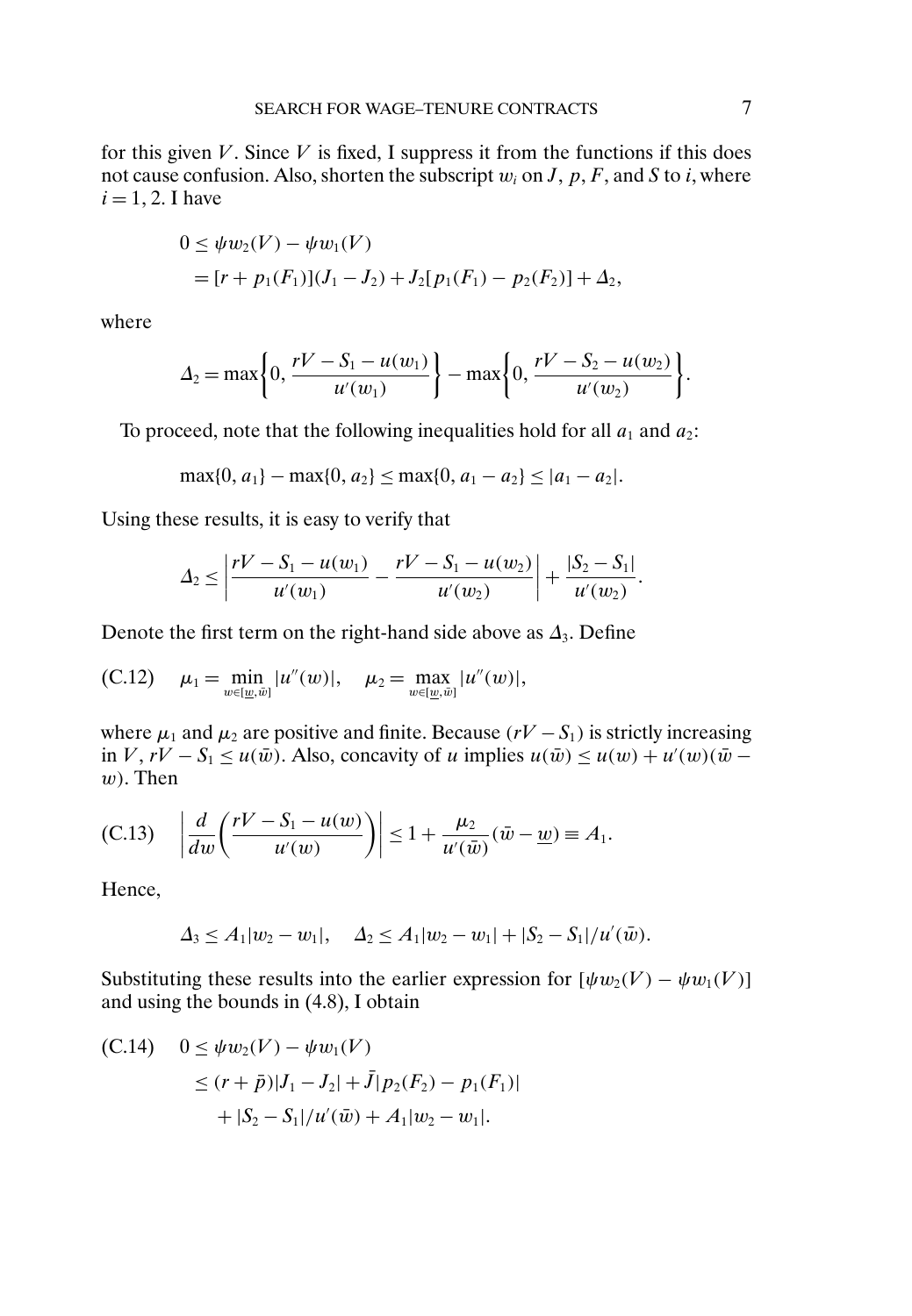Let me examine the first three terms on the right-hand side above. With  $\mu_2$ defined in (C.12), the following inequality holds for all  $w_1, w_2 \in [w, \bar{w}]$ :

(C.15) 
$$
\left| \frac{1}{u'(w_1(z))} - \frac{1}{u'(w_2(z))} \right| \le A_2 \| w_2 - w_1 \|
$$
, where  $A_2 = \frac{\mu_2}{[u'(\bar{w})]^2}$ .

Using this result and (4.3), I have

(C.16) 
$$
|J_1-J_2| \leq \int_V^{\tilde{V}} \left| \frac{1}{u'(w_1(z))} - \frac{1}{u'(w_2(z))} \right| dz \leq A_2(\tilde{V} - \underline{V}) \| w_2 - w_1 \|.
$$

To put a bound on the difference,  $|p_2(F_2) - p_1(F_1)|$ , define

(C.17) 
$$
B_1 \equiv m_1 \bar{q}^2 / k
$$
,  $B_2 \equiv (\bar{q}m_2 + 2m_1)\bar{q}^3 / k^2$ ,

where  $m_1$  and  $m_2$  are the bounds specified in Assumption 1. Clearly,  $B_1$  and  $B_2$ are finite. Because  $k/J_w = q_w \le \overline{q}$ , it is straightforward to verify that

(C.18) 
$$
\left|\frac{dM(k/J_w)}{dJ_w}\right| \leq B_1, \quad \left|\frac{d^2M(k/J_w)}{dJ_w^2}\right| \leq B_2.
$$

Using these bounds, (C.15), and (C.16), I can derive the following results for all  $z \in [V, \overline{V}]$ :

(C.19) 
$$
|p_2(z) - p_1(z)| \leq B_1 |J_2(z) - J_1(z)| \leq B_1 A_2 (\bar{V} - \underline{V}) ||w_2 - w_1||,
$$
  
\n(C.20)  $|p'_2(z) - p'_1(z)| = \left| \frac{1}{u'(w_2(z))} \frac{d}{dJ_2} M\left(\frac{k}{J_2(z)}\right) - \frac{1}{u'(w_1(z))} \frac{d}{dJ_1} M\left(\frac{k}{J_1(z)}\right) \right|$   
\n
$$
\leq B_1 \left| \frac{1}{u'(w_2(z))} - \frac{1}{u'(w_1(z))} \right|
$$
\n
$$
+ \frac{1}{u'(w_2(z))} \left| \frac{d}{dJ_2} M\left(\frac{k}{J_2(z)}\right) - \frac{d}{dJ_1} M\left(\frac{k}{J_1(z)}\right) \right|
$$
\n
$$
\leq B_1 A_2 ||w_2 - w_1|| + \frac{B_2}{u'(\bar{w})} |J_2(z) - J_1(z)|
$$
\n
$$
\leq \left[ B_1 + \frac{B_2}{u'(\bar{w})} (\bar{V} - \underline{V}) \right] A_2 ||w_2 - w_1||.
$$

 $\overline{\phantom{a}}$  $\overline{\phantom{a}}$ 

Now examine the difference  $|p_2(F_2) - p_1(F_1)|$ . Assume  $F_2 \ge F_1$  without loss of generality. (If  $F_2 \leq F_1$ , switch the roles of  $F_1$  and  $F_2$  in the proof, and the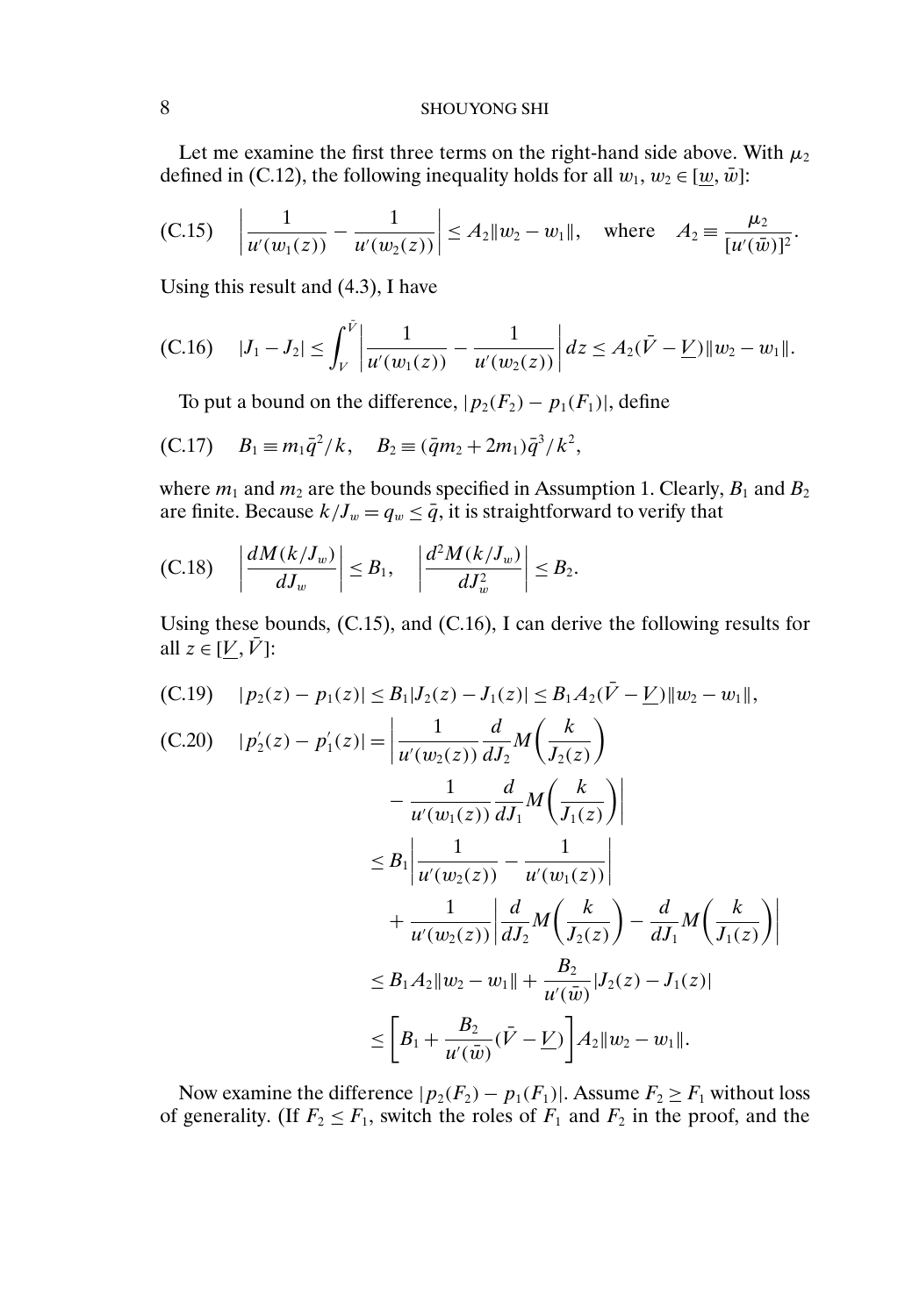resulting bound is the same.) In the case where  $p_2(F_2)$  <  $p_1(F_1)$ , I have the inequalities

$$
0 < p_1(F_1) - p_2(F_2) = -p'_1(F_1)(F_1 - V) + p'_2(F_2)(F_2 - V) \\
\leq (F_1 - V)[p'_2(F_1) - p'_1(F_1)].
$$

The equality follows from (3.2), and the last inequality follows from the fact that  $p'_2(F)(F - V)$  is decreasing in F. Because  $0 \le F_1 - V \le \bar{V} - V$ , the above result and (C.20) imply

(C.21) 
$$
|p_2(F_2)-p_1(F_1)| \leq \bigg[B_1+\frac{B_2}{u'(\bar{w})}(\bar{V}-\underline{V})\bigg]A_2(\bar{V}-\underline{V})\|w_2-w_1\|.
$$

In the case where  $p_2(F_2) \ge p_1(F_1)$ , the following inequalities hold:

$$
0 \le p_2(F_2) - p_1(F_1) \le p_2(F_1) - p_1(F_1) \le B_1 A_2(\bar{V} - \underline{V}) \|w_1 - w_2\|.
$$

The second inequality comes from the fact that  $p$  is decreasing and the last inequality comes from (C.19). Thus, (C.21) holds in this case too.

Next, turn to the difference,  $|S_2 - S_1|$ . Because  $S_1$  is the maximum of  $p_1(F)(F - V)$  over F, then  $S_1 \geq p_1(F_2)(F_2 - V)$ . Using the inequality and (C.19), I have

$$
S_2 - S_1 \le p_2(F_2)(F_2 - V) - p_1(F_2)(F_2 - V)
$$
  
=  $(F_2 - V)[p_2(F_2) - p_1(F_2)] \le B_1 A_2(\bar{V} - \underline{V})^2 ||w_2 - w_1||.$ 

Similarly, using the inequality,  $S_2 \ge p_2(F_1)(F_1 - V)$ , I can show that  $(S_1 - S_2)$ is bounded by the same upper bound as above. Hence,

(C.22) 
$$
|S_2 - S_1| \leq B_1 A_2 (\bar{V} - \underline{V})^2 ||w_2 - w_1||.
$$

Assembling (C.16), (C.21), and (C.22) into (C.14), I obtain (C.11), where  $A$ is given as

$$
A = A_1 + A_2(\bar{V} - \underline{V}) \bigg\{ (r + \bar{p}) + \bigg[ B_1 \bar{J} + \frac{B_1 + B_2 \bar{J}}{u'(\bar{w})} (\bar{V} - \underline{V}) \bigg] \bigg\}.
$$

Clearly, A is finite. Moreover, A is independent of the particular functions  $w_1$ and  $w_2$  with which the functions  $(J_i, q_i, p_i, F_i, S_i)$  are constructed. *Q.E.D.* 

PROOF OF THEOREM 6.1: First, I derive (6.2). Set  $V = \overline{V}$  in (6.1). Because  $\dot{V} = 0$  at  $V = \bar{V}$ , the left-hand side of (6.1) is equal to 0 at  $V = \bar{V}$ . Moreover, the integral in (6.1) is equal to zero, because  $F^{-1}(\bar{V}) = \bar{V}$ . Thus, at  $V = \bar{V}$ , (6.1) yields (6.2).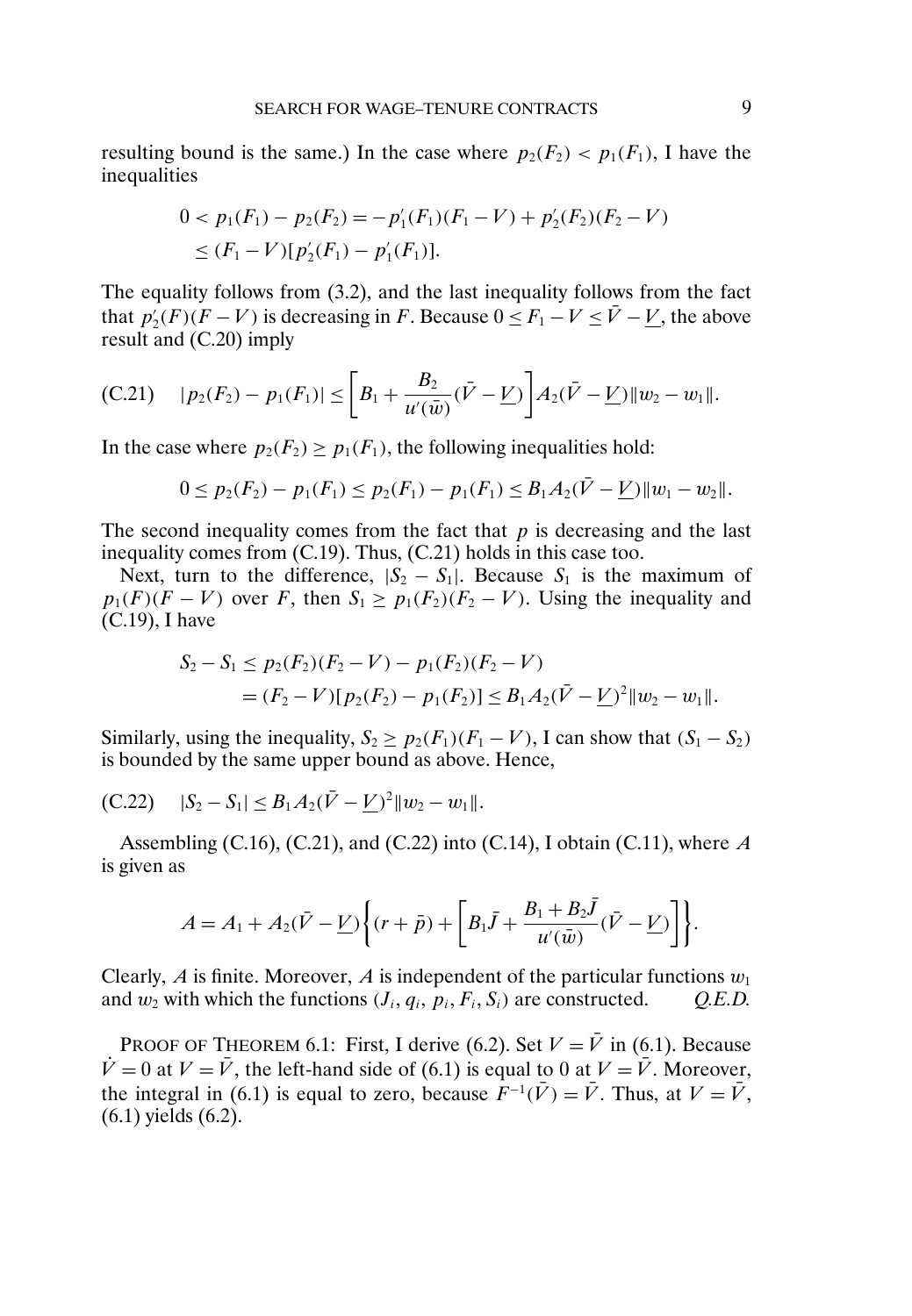## 10 SHOUYONG SHI

Second, I show that G is continuous; that is,  $G$  does not have any mass point. Suppose, to the contrary, that G has a mass  $a > 0$  at some value  $V \in [v_1, \bar{V}]$ . Then  $G(V) - G(V - \dot{V} dt) > a$  for all  $dt > 0$  and so the left-hand side of (6.1) is equal to  $\infty$ . This is a contradiction, because the right-hand side of (6.1) is bounded.

Third, to establish  $(6.3)$  and continuity of g, denote the left-hand side derivative of G as  $g(V_)$ . The left-hand side of (6.1) is equal to  $g(V_-)\dot{V}$ . Because G, F,  $F^{-1}$ , and  $p(\cdot)$  are continuous, the right-hand side of (6.1) is continuous in V. Thus,  $g(V_+) \dot{V}$  must be continuous. Because  $\dot{V}$  is continuous, g must be continuous. Then I can express the left-hand side of (6.1) as  $g(V) \dot{V}$ . After substituting  $p(v_1)$  from (6.2), (6.1) becomes (6.3).

Fourth, g is continuously differentiable for all  $V \neq v_2$ . To see this, note that F,  $F^{-1}$ , and  $p(\cdot)$  are continuously differentiable. Since g is continuous, G is continuously differentiable and so the right-hand side of (6.3) is continuously differentiable for all  $V \neq v_2$ . Thus, the left-hand side of the equation,  $g(V)V$ , must be continuously differentiable for all  $V \neq v_2$ . Because  $\dot{V}$  is continuously differentiable,  $g(V)$  is continuously differentiable for all  $V \neq v_2$ .

Fifth, I derive (6.5). For  $V \in (v_1, v_2)$ ,  $F^{-1}(V) < v_1$  and so (6.3) becomes

(C.23) 
$$
g_1(V)\dot{V} = \delta[1 - G_1(V)] - \int_{v_1}^{V} p(F(z))g_1(z) dz.
$$

Note that  $T'(V) = 1/\dot{V}$  from (4.1). Differentiating the function  $\Gamma$  in (6.4) yields

(C.24) 
$$
d\Gamma(V, v_1)/dV = -[\delta + p(F(V))]\Gamma(V, v_1)/\dot{V}.
$$

With  $(C.24)$  and  $(C.23)$ , it is straightforward to verify

(C.25) 
$$
\frac{d}{dV} \left[ \frac{\dot{V}g_1(V)}{\Gamma(V, v_1)} \right] = 0.
$$

Recall that  $G_1(v_1) = 0$ , because  $G(V)$  is continuous for all V. Taking the limit  $V \downarrow v_1$  in (C.23) leads to  $g_1(v_1)\dot{v}_1 = \delta$ . With this initial condition, integrating (C.25) from  $v_1$  to V yields (6.5). Since g is continuous, taking the limit  $V \uparrow v_2$ in (6.5) gives  $g(v_2)$ .

Finally, I derive (6.6) by examining the case  $V \in [v_i, v_{i+1})$ , where  $j \ge 2$ . In this case,  $F^{-1}(V) \ge v_1$  and so (6.3) becomes

(C.26) 
$$
g_j(V)\dot{V} = \delta[1 - G(V)] - \int_{F^{-1}(V)}^{v_j} p(F(z))g_{j-1}(z) dz - \int_{v_j}^{V} p(F(z))g_j(z) dz.
$$